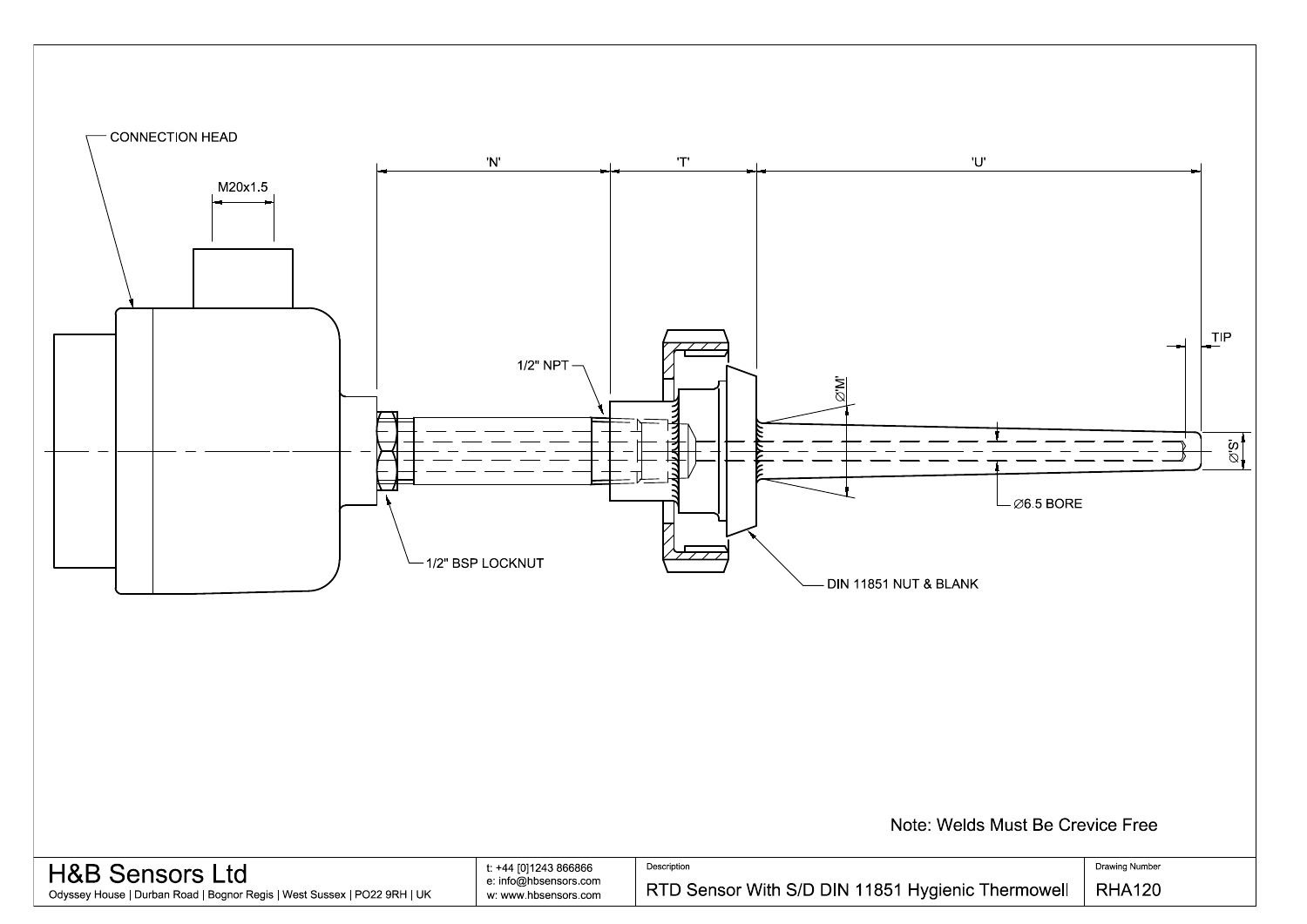

| RHA120 - RTD Sensor with Solid Drilled DIN 11851 Hygienic                                                      |                         |
|----------------------------------------------------------------------------------------------------------------|-------------------------|
| <b>Thermowell</b>                                                                                              | <b>RHA120</b>           |
| <b>Sensor Configuration</b>                                                                                    |                         |
| Simplex<br><b>Duplex</b>                                                                                       | S<br>D                  |
| Triplex                                                                                                        | т                       |
| <b>Sensor Wiring</b>                                                                                           |                         |
| 2 Wire                                                                                                         | $\overline{\mathbf{2}}$ |
| 3 Wire                                                                                                         | З                       |
| 4 Wire                                                                                                         | 4                       |
| <b>Sensor Type</b>                                                                                             |                         |
| Pt100<br>Pt1000                                                                                                | 100<br>1000             |
| <b>Sensor Class</b>                                                                                            |                         |
| Class B                                                                                                        | В                       |
| Class A                                                                                                        | A                       |
| $1/3$ DIN                                                                                                      | З                       |
| $1/5$ DIN                                                                                                      | 5                       |
| 1/10 DIN<br><b>Approvals</b>                                                                                   | 10                      |
| ATEX/IECEx Exia II 1 GD                                                                                        | IA                      |
| ATEX/IECEx Exd II 2 GD                                                                                         | XD.                     |
| None                                                                                                           | X                       |
| <b>Connection Head</b>                                                                                         |                         |
| Type 11 (Aluminium)                                                                                            | 11                      |
| Type 16 (Aluminium)                                                                                            | 16                      |
| Type 44 (316 Stainless Steel)<br>Type 46W (Plastic)                                                            | 44<br>46W               |
| Type 55/A (Aluminium)                                                                                          | 55A                     |
| Type 55/S (316 Stainless Steel)                                                                                | <b>55S</b>              |
| <b>Termination</b>                                                                                             |                         |
| 150mm Tails                                                                                                    | TA.                     |
| <b>Ceramic Terminal Block</b>                                                                                  | TВ                      |
| HBS4100 Temperature Transmitter                                                                                | 41<br>44                |
| HBS4400 Temperature Transmitter (Exia)<br>HBS4600 Temperature Transmitter (Exia, HART)                         | 46                      |
| HBS5500 Temperature Transmitter & Indicator (HART)                                                             | 55                      |
| HBS5600 Temperature Transmitter & Indicator (Exia, HART)                                                       | 56                      |
| <b>Indicator</b>                                                                                               |                         |
| <b>HBS3300</b>                                                                                                 | 33                      |
| HBS3700 (Battery Powered)                                                                                      | 37<br>55                |
| HBS5500 Temperature Transmitter & Indicator (HART)<br>HBS5600 Temperature Transmitter & Indicator (Exia, HART) | 56                      |
| None                                                                                                           | $\mathbf{x}$            |
| <b>Extension</b>                                                                                               |                         |
| Nipple & Locknut                                                                                               | <b>NL</b>               |
| Nipple Union Nipple                                                                                            | <b>NU</b>               |
| None                                                                                                           | X                       |
| <b>Extension Length (N)</b><br>50 <sub>mm</sub>                                                                | 50                      |
| 75mm                                                                                                           | 75                      |
| 100mm                                                                                                          | 100                     |
| 150mm                                                                                                          | 150                     |
| Xmm                                                                                                            | X                       |
| None<br><b>Process Connection</b>                                                                              | X                       |
| 1''                                                                                                            | 1                       |
| $1 \frac{1}{2}$                                                                                                | 15                      |
| 2 <sup>''</sup>                                                                                                | 2                       |
| $2\frac{1}{2}$                                                                                                 | 25                      |
| 3''                                                                                                            | З                       |
| 4''                                                                                                            | 4                       |

## **Immersion Length (U)**

H&B Sensors Ltd | Odyssey House | Durban Road | Bognor Regis | West Sussex | PO22 9RH | UK Tel: +44(0)1243 866866 | Email: info@hbsensors.com | hbsensors.com